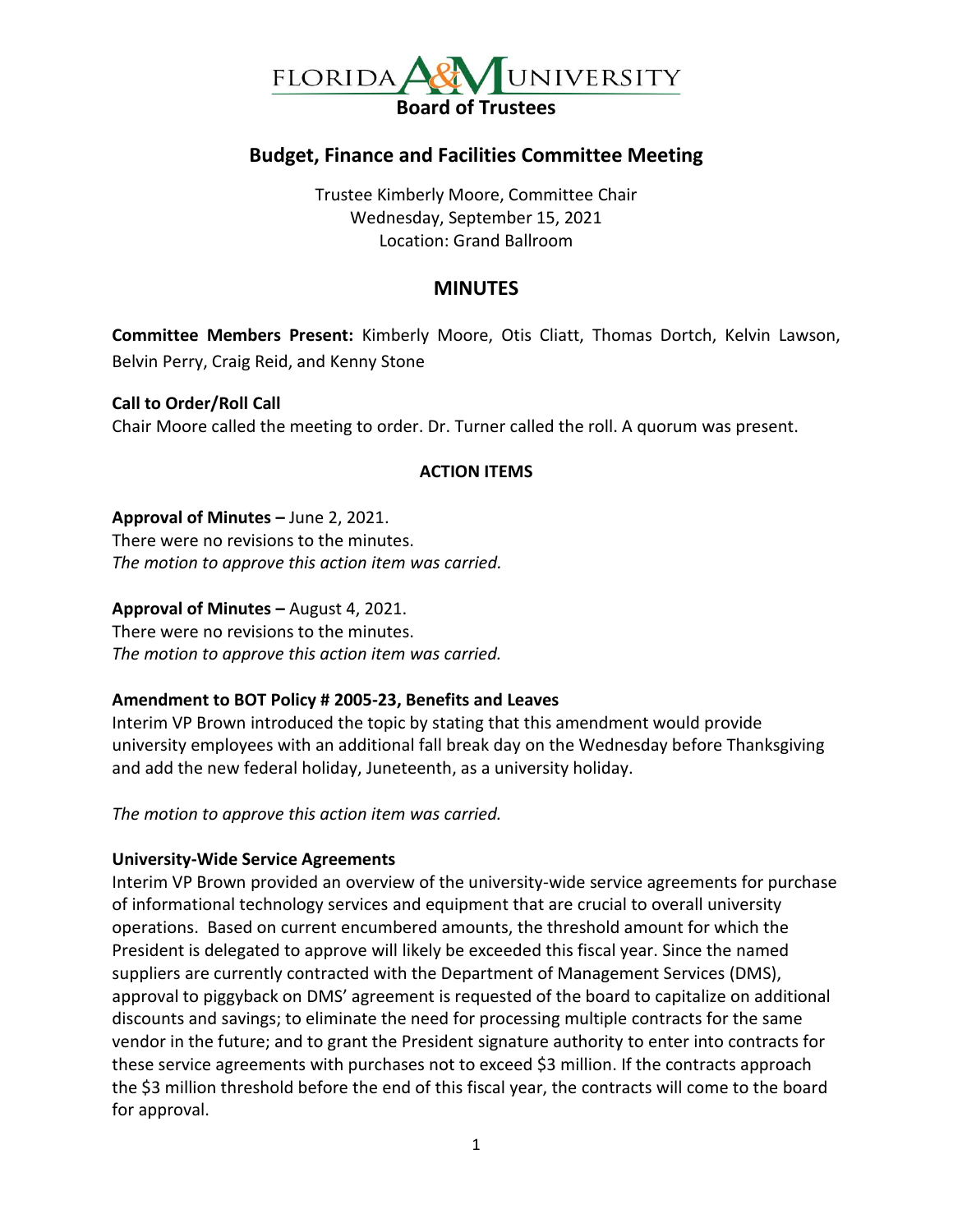

#### Questions/Comments re: University-Wide Service Agreements

- Trustee Moore stated that the action item is presented at this time as a proactive measure to avoid exceeding the threshold and to experience cost savings.
- Trustee Washington requested, going forward, supporting materials with the suppliers in the future to have an understanding of past encumbrances and to have an assurance that the dollar amounts being approved are not a work around. *Response: Trustee Moore confirmed that this information was provided in the materials.*

*The motion to approve this action item was carried.*

### **2021-2022 University Carryforward Spending Plan and Fixed Capital Outlay Budget**

Interim VP Brown presented the FY 2021-22 Carryforward Spending Plan and the Fixed Capital Outlay (FCO) Budget for all FCO Projects for approval by the board prior to submission to the Board of Governors.

*The motion to approve this action item was carried.*

### **INFORMATION ITEMS**

### **Vice President for Finance and Administration's Report**

**a. Financial Status Report / Quarterly Budget Review**

Interim VP Brown presented a comparison of FY 2019-20 and FY 2020-21 fourth quarter report. Overall, 87% of the budget was expended in 2019-20 versus 85% expenditures in 2020-21. The slight decrease is contributed to the negative balance in financial aid, which will be addressed as financial statements are finalized.

### **b. Report on MWBE**

Interim VP Brown reported on dollars spent for Minority and Women-owned Business Enterprises for FY 2019-20 versus 2020-21. The report showed a slight decrease in dollars spent in FY 2020-21 with African American vendors. However, a significant increase in dollars spent was reported for American, Women-owned businesses. In 2020-21, minority vendors accounted for 18% of the facilities, planning and construction projects. For Phase I of the Bragg Stadium Project, 2% of the work was allocated to minority vendors. While there is no specific goal or threshold regarding the percentage of work for minority businesses in place at this time, the university is exerting every effort to increase opportunities.

### Questions/Comments re: MWBE

• Trustee Dubose asked what is a good percentage for minority-owned businesses and how is the university partnering with the BOG and the minority-owned vendors to address the challenges?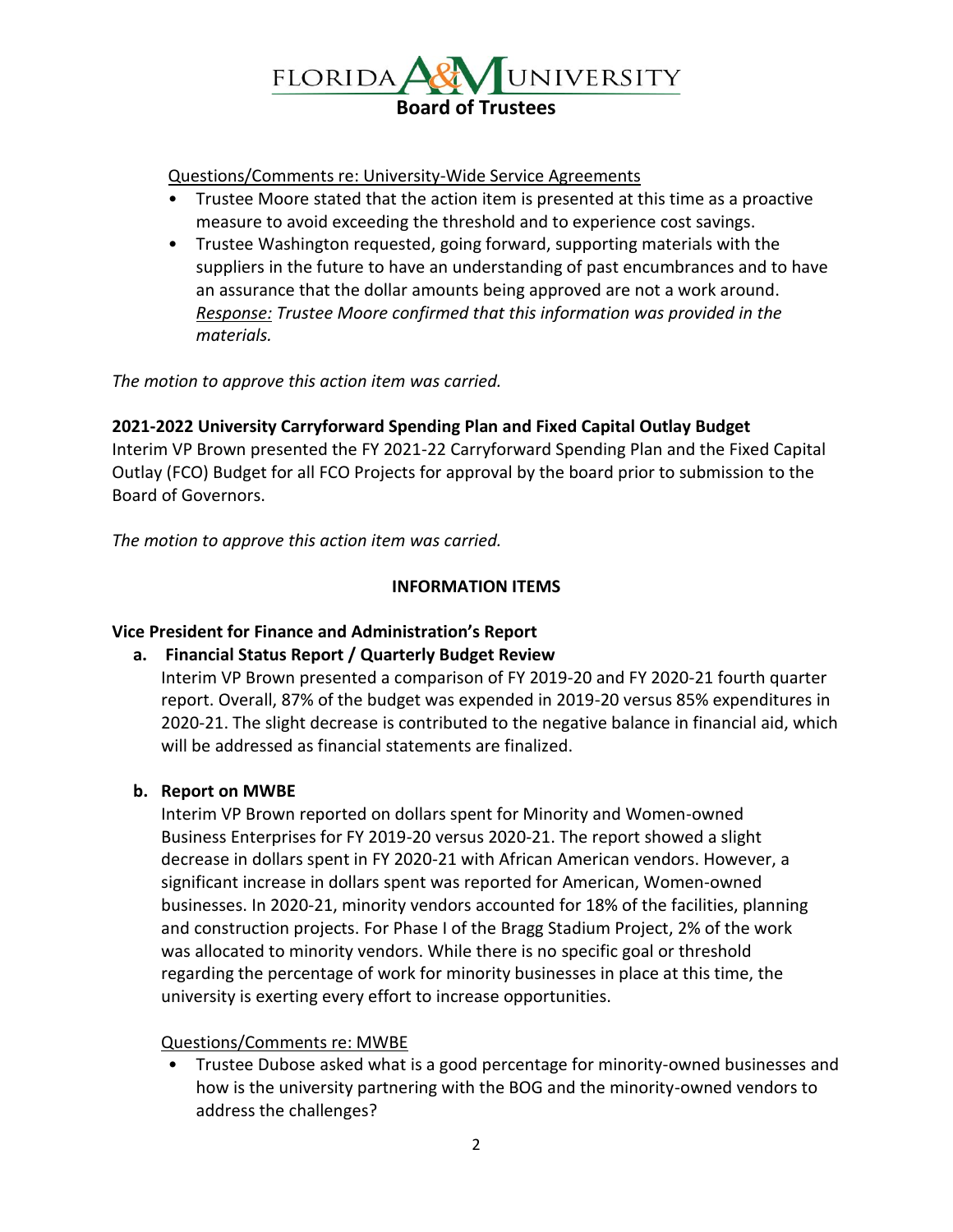## UNIVERSITY FLORIDA **A& Board of Trustees**

*Response: Interim VP Brown responded that she has been informed that 10% is a good standard. Director Hood discussed challenges such as the lack of ability for minority vendors to provide certain materials and the lack of state-certified minority vendors. She added that the university is partnering with SBDC to develop a plan to work with the suppliers with state certifications and assist them in becoming active participants in our programs. The Office of Procurement has also scheduled Supplier Expos to assist in the certification process. Interim VP Brown informed of the community outreach programs that are offered to assist the university community and expose them to opportunities available with the minority-owned vendors. AVP Hessel also stated that general contractors are encouraged to engage in business with minority-owned businesses through the competitive bidding process.*

- Trustees expressed concern for a standard of only 10% and encouraged a higher goal for recruitment of minority-owned businesses including recruitment outside the local market.
- *Response: Trustee Moore reminded the board that law prohibits the use of the mandate.*
- Trustee Cliatt requested General Counsel to review the verbiage to require and not encourages contractors to seek out minority businesses. *Response: Atty. Wallace informed that her office would look into the verbiage and report back to the board.*
- Trustee Lawson asked if there were ways to assist the minority-owned businesses meet the criteria and asked whether the listing was shared with SUS Peer groups. *Response: Director Hood informed that the university is working with other SUS universities and will research the funding possibilities.*

# **c. Project Updates – University Construction / Operations**

# **i. Bragg Memorial Stadium**

With Phase I construction 100% complete, Interim VP Brown explained that Bragg Memorial Stadium Phase II is the only major project in progress at this time. Phase II design status is 12% complete and two pricing models, which are tentative and based on conceptual drawings, were provided. The first model, which includes ADA, handicap accessibility, etc. is estimated at over \$7.3 million and the second model which includes restrooms, fire sprinklers, plumbing, etc. is estimated at approximately \$3.3 million. The current remaining budget of \$5 million is insufficient to complete Phase II. The university is strategizing to secure additional funding and to reduce the cost.

### Questions/Comments re: University Construction / Operations

• Trustee Cliatt expressed his concern of having a mid-October design completion date and a start date for Phase II to be November 1, within weeks. *Response: Director Talton informed that the conceptual design of the grand stand and press box is complete and that steel package is currently in progress to purchase the required material prior to the price increase on steel/aluminum. The design is on*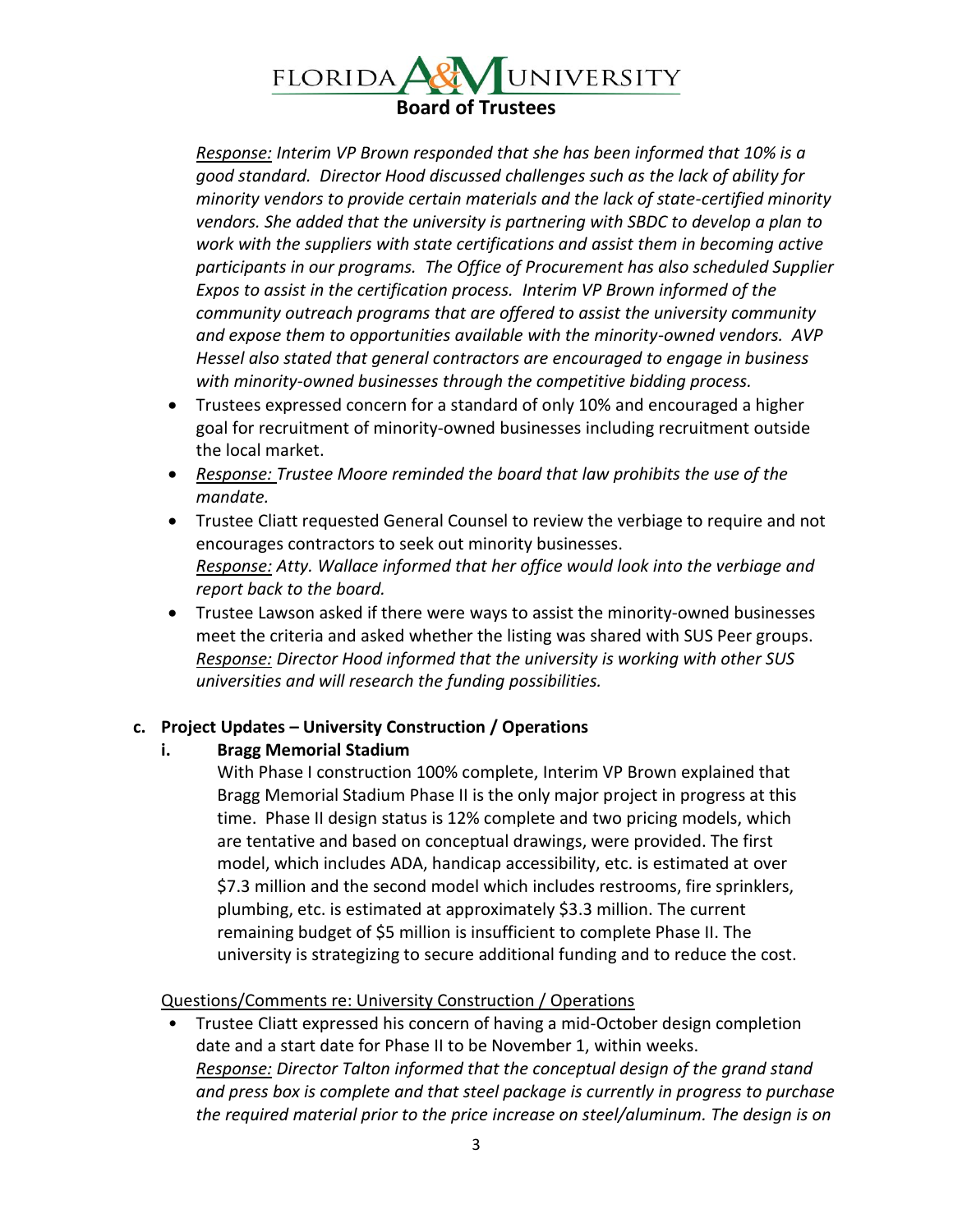## UNIVERSITY FLORIDA **A& Board of Trustees**

*schedule for completion by mid-October. Director Talton also explained that the project is phased, beginning with demolition on November 1 and moving into building the grand stands and press box after the design is completed and permitted.*

- Trustee Lawson asked, outside of revisiting Blue Print, what other options are available to fill the funding gap. *Response: Dr. Robinson stated that a return to Blue Print has not been ruled out, however the most likely approach is to raise the funds.*
- Trustee Dubose stated that, due to the lack of materials and drivers in the supply chain, he is concerned that there isn't enough in the \$3 million contingency. *Response: AVP Hessel restated that the university will move forward with the purchase of the aluminum package for the seating and press box, which contributes to the majority of the material. The university is looking at tax savings through direct purchases and recycling of the old aluminum.*

## **d. Master Plan Timeline**

Interim VP Brown recapped the master plan concerns and informed that a comprehensive housing study would be conducted by Student Affairs as part of the master plan. The master plan process will consist of seven phases and the anticipated completion date of the master plan is October 2022.

### Questions/Comments re: Master Plan Timeline

• Trustee Lawson asked about the alignment of the comprehensive housing study and Gibbs Hall project. *Response: Trustee Moore indicated that the Strategic Plan is aligned with the Comprehensive Housing Study by looking at a six-month window for the study.* 

# **Compensation Study** (Scope and Objectives)

Interim VP Brown explained that a working group has been established to review the current classification and compensation structure for faculty, staff and administrators. The purpose is to determine if the compensation structures are equitable and competitive and to develop a framework for ensuring consistent, fair and equitable salary administration.

# Questions/Comments re: Compensation Study

 Trustee Dubose asked is a consultant group engaged in the unbiased study and, if so, who are they.

*Response Interim VP Brown indicated that HelioCampus has been contracted to engage in the study and that a number of stakeholder meetings have occurred.* 

 Trustee Washington asked for the expected completion date of the study and how does the study align with strategic planning study also conducted by HelioCampus?

*Response: Interim AVP Smith-Anderson stated that the HelioCampus project is two-folded, academics-personnel management and administrative staff benchmarking. The academics-personnel management study's scheduled*